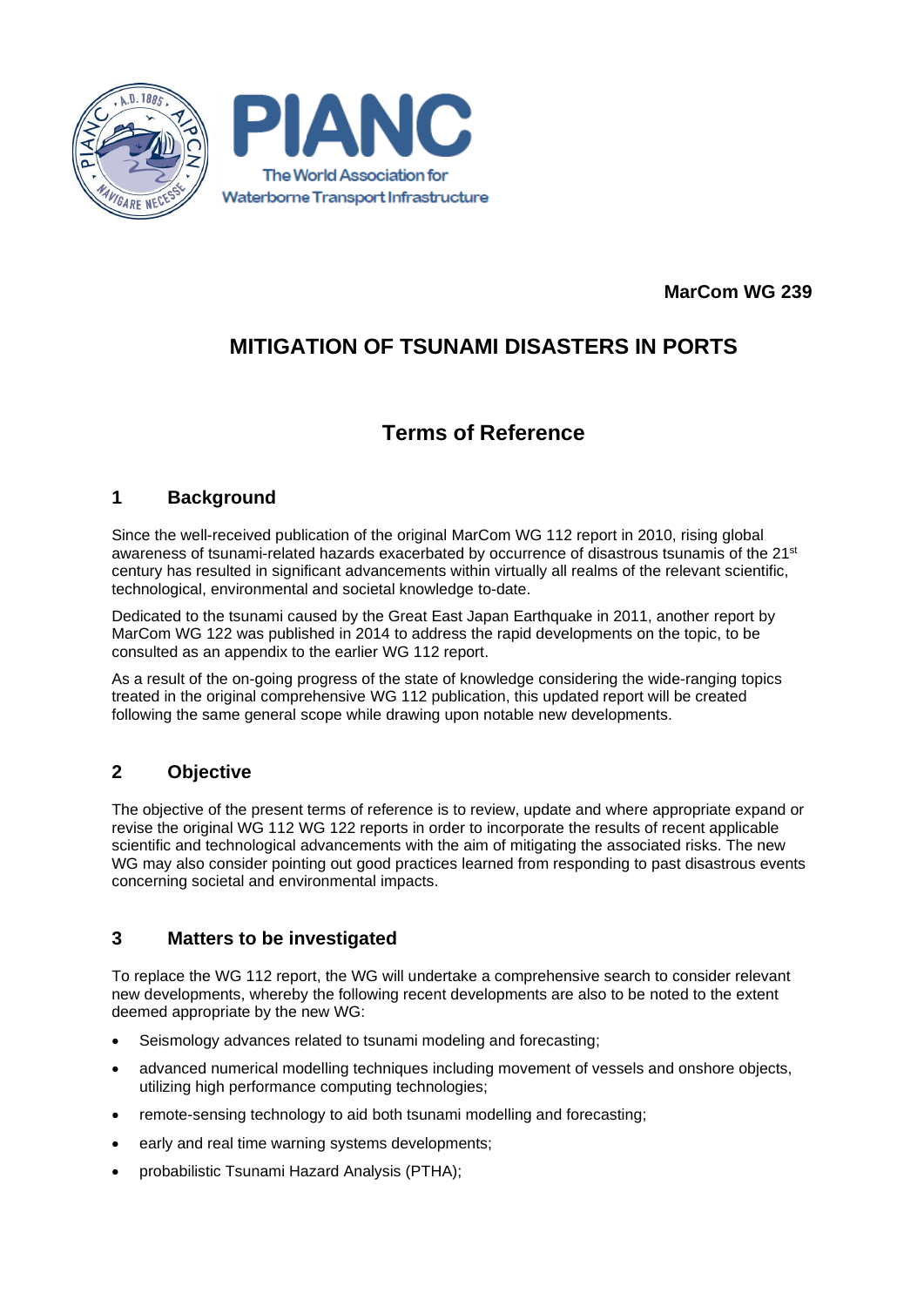- combined tsunami and seismic hazards;
- new design philosophy suggestions such as 'design for reconstruction';
- new specific design criteria, for instance for the improved resilience of rubble-mound breakwaters;
- non-seismic generated tsunamis, including the so-called meteo-tsunamis, affecting certain areas of the globe deemed previously immune from tsunami impact and inundation; and
- post-tsunami reconstruction and restoration issues related to urban planning & settlements relocation, socio-economic redevelopment policy, coastal ecosystems and agricultural redevelopment plus pollution assessment, and resulting psychological impacts on a grand scale.

## **4 Method of approach**

- Collate and review pertinent developments in published and ongoing research;
- coordinate with MarCom WG 225 on seismic design guidelines for port structures; and
- review and update the MarCom WG 112 guidelines for mitigation of tsunami disasters in ports.

It is planned that the new Working Group will complete its work within 2 years.

#### **5 Documents to be Reviewed**

The following manuscripts and their references are to be considered by the Working Group:

- WG 112, 2010 Mitigation of tsunami disasters in ports;
- WG 122, 2014 Tsunami disasters in ports due to the great east Japan earth-quake;
- WG 34, 2001- Seismic design guidelines for port structures;
- Technical Standards and Commentaries for Port and Harbour Facilities in Japan (2020)" ([http://ocdi.or.jp/en\) ;](http://ocdi.or.jp/en))
- ASCE 7 (Chapter 6), 2016 Standard minimum design loads and associated criteria for buildings and other structures.

The new WG will also review other pertinent recent publications.

#### **6 Intended Product**

The intended product is a new comprehensive PIANC set of guidelines and recommendations to replace the WG 112 and WG 122 reports as a summary of the state-of-the-art in mitigating tsunami risks in ports.

## **7 Working Group Membership**

Working group membership should include:

- Seismologists and seismic engineers working in related fields;
- tsunami research experts including numerical modelers, etc.;
- hydraulic engineers with relevant experience;
- port and coastal engineers and academics;
- breakwater designers and researchers;
- marine structural engineering experts;